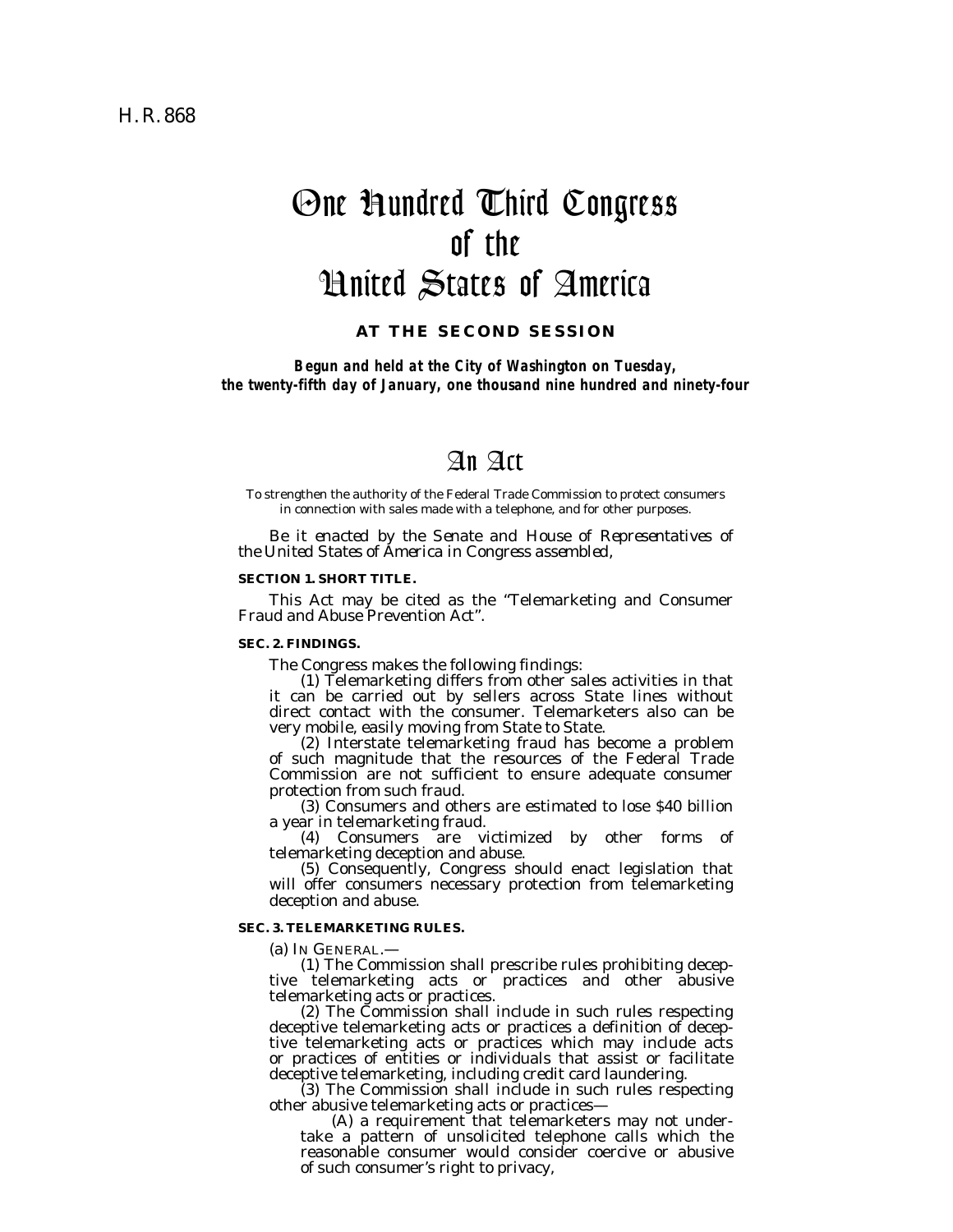(B) restrictions on the hours of the day and night when unsolicited telephone calls can be made to consumers, and

(C) a requirement that any person engaged in telemarketing for the sale of goods or services shall promptly and clearly disclose to the person receiving the call that the purpose of the call is to sell goods or services and make such other disclosures as the Commission deems appropriate, including the nature and price of the goods and services.

In prescribing the rules described in this paragraph, the Commission shall also consider recordkeeping requirements.

(b) RULEMAKING.—The Commission shall prescribe the rules under subsection (a) within 365 days after the date of enactment of this Act. Such rules shall be prescribed in accordance with section 553 of title 5, United States Code.

(c) ENFORCEMENT.—Any violation of any rule prescribed under subsection (a) shall be treated as a violation of a rule under section 18 of the Federal Trade Commission Act (15 U.S.C. 57a) regarding unfair or deceptive acts or practices.

(d) SECURITIES AND EXCHANGE COMMISSION RULES.—

(1) PROMULGATION.—

(A) IN GENERAL.—Except as provided in subparagraph (B), not later than 6 months after the effective date of rules promulgated by the Federal Trade Commission under subsection (a), the Securities and Exchange Commission shall promulgate, or require any national securities exchange or registered securities association to promulgate, rules substantially similar to such rules to prohibit deceptive and other abusive telemarketing acts or practices by persons described in paragraph (2).<br>
(B) Exception.—The Securities and Exchange

Commission is not required to promulgate a rule under<br>subparagraph  $(A)$  if it determines that—

(i) Federal securities laws or rules adopted by the Securities and Exchange Commission thereunder provide protection from deceptive and other abusive telemarketing by persons described in paragraph (2) substantially similar to that provided by rules promulgated by the Federal Trade Commission under subsection (a); or

(ii) such a rule promulgated by the Securities and Exchange Commission is not necessary or appropriate in the public interest, or for the protection of investors, or would be inconsistent with the maintenance of fair and orderly markets.

If the Securities and Exchange Commission determines that an exception described in clause (i) or (ii) applies, the Securities and Exchange Commission shall publish in the Federal Register its determination with the reasons for it.

(2) APPLICATION.—

(A) IN GENERAL.—The rules promulgated by the Securities and Exchange Commission under paragraph (1)(A) shall apply to a broker, dealer, transfer agent, municipal securities dealer, municipal securities broker, government securities broker, government securities dealer, investment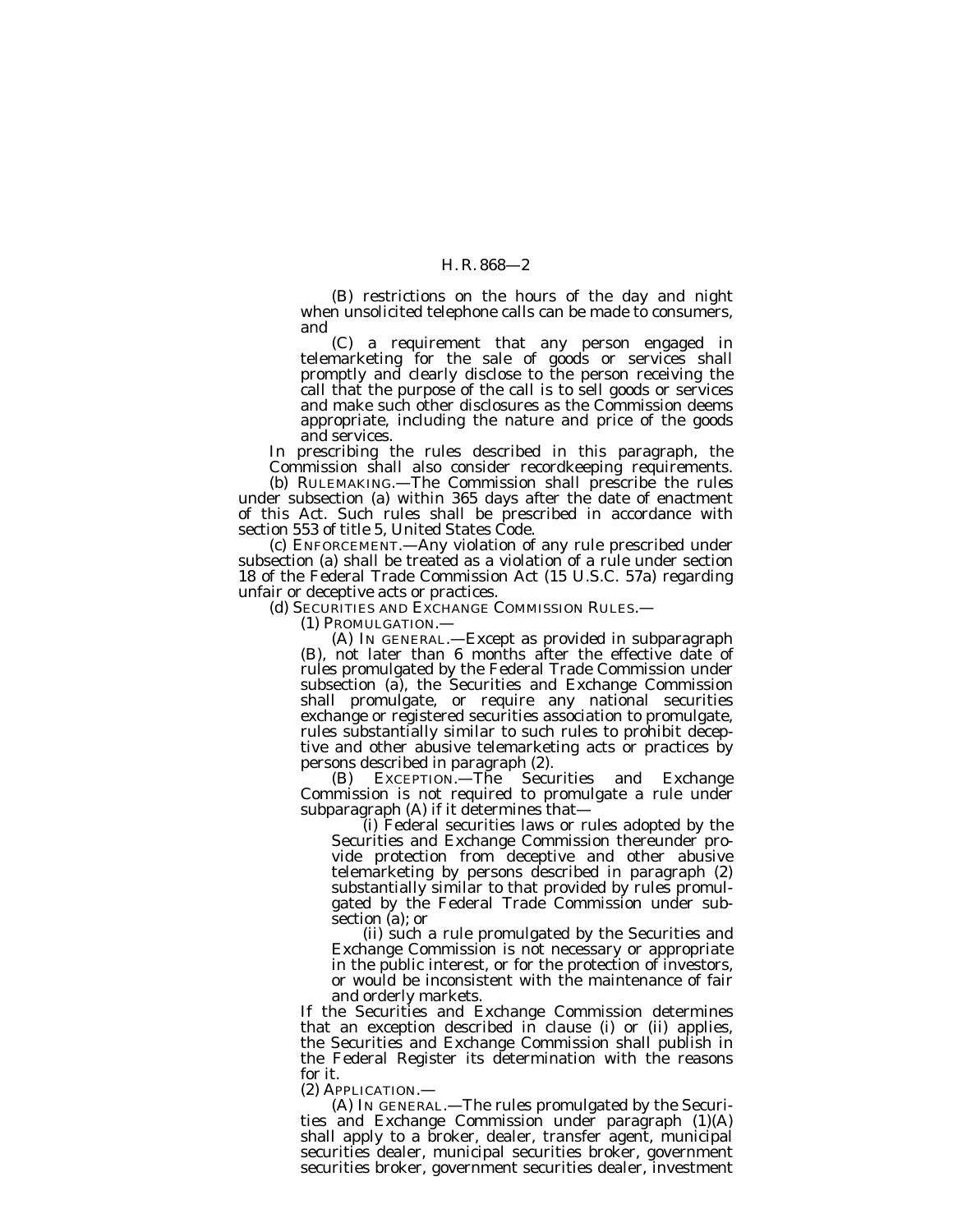adviser or investment company, or any individual associated with a broker, dealer, transfer agent, municipal securities dealer, municipal securities broker, government securities broker, government securities dealer, investment adviser or investment company. The rules promulgated by the Federal Trade Commission under subsection (a) shall not apply to persons described in the preceding sentence.

(B) DEFINITIONS.—For purposes of subparagraph (A)—

(i) the terms ''broker'', ''dealer'', ''transfer agent'', ''municipal securities dealer'', ''municipal securities broker'', ''government securities broker'', and ''government securities dealer'' have the meanings given such terms by paragraphs  $(4)$ ,  $(5)$ ,  $(25)$ ,  $(30)$ ,  $(31)$ ,  $(43)$ , and (44) of section 3(a) of the Securities and Exchange Act of 1934 (15 U.S.C. 78c(a)(4), (5), (25), (30), (31), (43), and (44));

(ii) the term ''investment adviser'' has the meaning given such term by section 202(a)(11) of the Investment Advisers Act of  $1940$  (15 U.S.C. 80b-2(a)(11)); and

(iii) the term ''investment company'' has the meaning given such term by section 3(a) of the Investment Company Act of 1940 (15 U.S.C. 80a–3(a)).

(e) COMMODITY FUTURES TRADING COMMISSION RULES.—

(1) APPLICATION.—The rules promulgated by the Federal Trade Commission under subsection (a) shall not apply to persons described in subsection  $(f)(1)$  of section 6 of the Commodity Exchange Act (7 U.S.C. 8, 9, 15, 13b, 9a).

(2) PROMULGATION.—Section 6 of the Commodity Exchange Act (7 U.S.C. 8, 9, 15, 13b, 9a) is amended by adding at the end the following new subsection:

" $(f)(1)$  Except as provided in paragraph  $(2)$ , not later than six months after the effective date of rules promulgated by the Federal Trade Commission under section 3(a) of the Telemarketing and Consumer Fraud and Abuse Prevention Act, the Commission shall promulgate, or require each registered futures association to promulgate, rules substantially similar to such rules to prohibit deceptive and other abusive telemarketing acts or practices by any person registered or exempt from registration under this Act in connection with such person's business as a futures commission merchant, introducing broker, commodity trading advisor, commodity pool operator, leverage transaction merchant, floor broker, or floor trader, or a person associated with any such person.

"(2) The Commission is not required to promulgate rules under paragraph (1) if it determines that—

''(A) rules adopted by the Commission under this Act provide protection from deceptive and abusive telemarketing by persons described under paragraph (1) substantially similar to that provided by rules promulgated by the Federal Trade Commission under section 3(a) of the Telemarketing and Consumer Fraud and Abuse Prevention Act; or

''(B) such a rule promulgated by the Commission is not necessary or appropriate in the public interest, or for the protection of customers in the futures and options markets, or would be inconsistent with the maintenance of fair and orderly markets.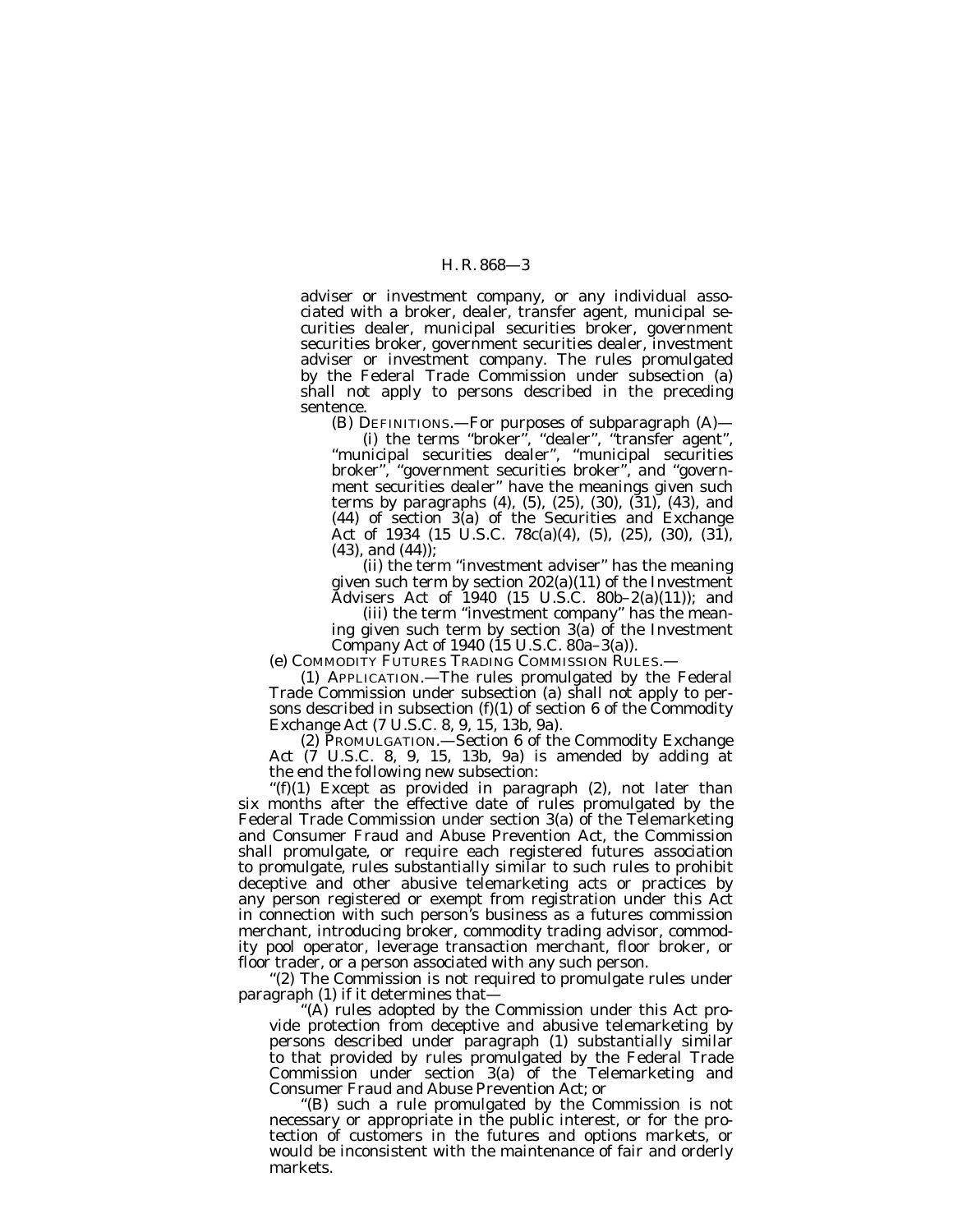If the Commission determines that an exception described in subparagraph (A) or (B) applies, the Commission shall publish in the Federal Register its determination with the reasons for it.''.

#### **SEC. 4. ACTIONS BY STATES.**

(a) IN GENERAL.—Whenever an attorney general of any State has reason to believe that the interests of the residents of that State have been or are being threatened or adversely affected because any person has engaged or is engaging in a pattern or practice of telemarketing which violates any rule of the Commission under section 3, the State, as parens patriae, may bring a civil action on behalf of its residents in an appropriate district court of the United States to enjoin such telemarketing, to enforce compliance with such rule of the Commission, to obtain damages, restitution, or other compensation on behalf of residents of such State, or to obtain such further and other relief as the court may deem appropriate.

(b) NOTICE.—The State shall serve prior written notice of any civil action under subsection (a) or  $(f)(2)$  upon the Commission and provide the Commission with a copy of its complaint, except that if it is not feasible for the State to provide such prior notice, the State shall serve such notice immediately upon instituting such action. Upon receiving a notice respecting a civil action, the Commission shall have the right (1) to intervene in such action, (2) upon so intervening, to be heard on all matters arising therein, and (3) to file petitions for appeal.

(c) CONSTRUCTION.—For purposes of bringing any civil action under subsection (a), nothing in this Act shall prevent an attorney general from exercising the powers conferred on the attorney general by the laws of such State to conduct investigations or to administer oaths or affirmations or to compel the attendance of witnesses or the production of documentary and other evidence.

(d) ACTIONS BY THE COMMISSION.—Whenever a civil action has been instituted by or on behalf of the Commission for violation of any rule prescribed under section 3, no State may, during the pendency of such action instituted by or on behalf of the Commission, institute a civil action under subsection (a) or (f)(2) against any defendant named in the complaint in such action for violation of any rule as alleged in such complaint.

(e) VENUE; SERVICE OF PROCESS.—Any civil action brought under subsection (a) in a district court of the United States may be brought in the district in which the defendant is found, is an inhabitant, or transacts business or wherever venue is proper under section 1391 of title 28, United States Code. Process in such an action may be served in any district in which the defendant is an inhabitant or in which the defendant may be found.

(f) ACTIONS BY OTHER STATE OFFICIALS.—

(1) Nothing contained in this section shall prohibit an authorized State official from proceeding in State court on the basis of an alleged violation of any civil or criminal statute of such State.

(2) In addition to actions brought by an attorney general of a State under subsection (a), such an action may be brought by officers of such State who are authorized by the State to bring actions in such State on behalf of its residents.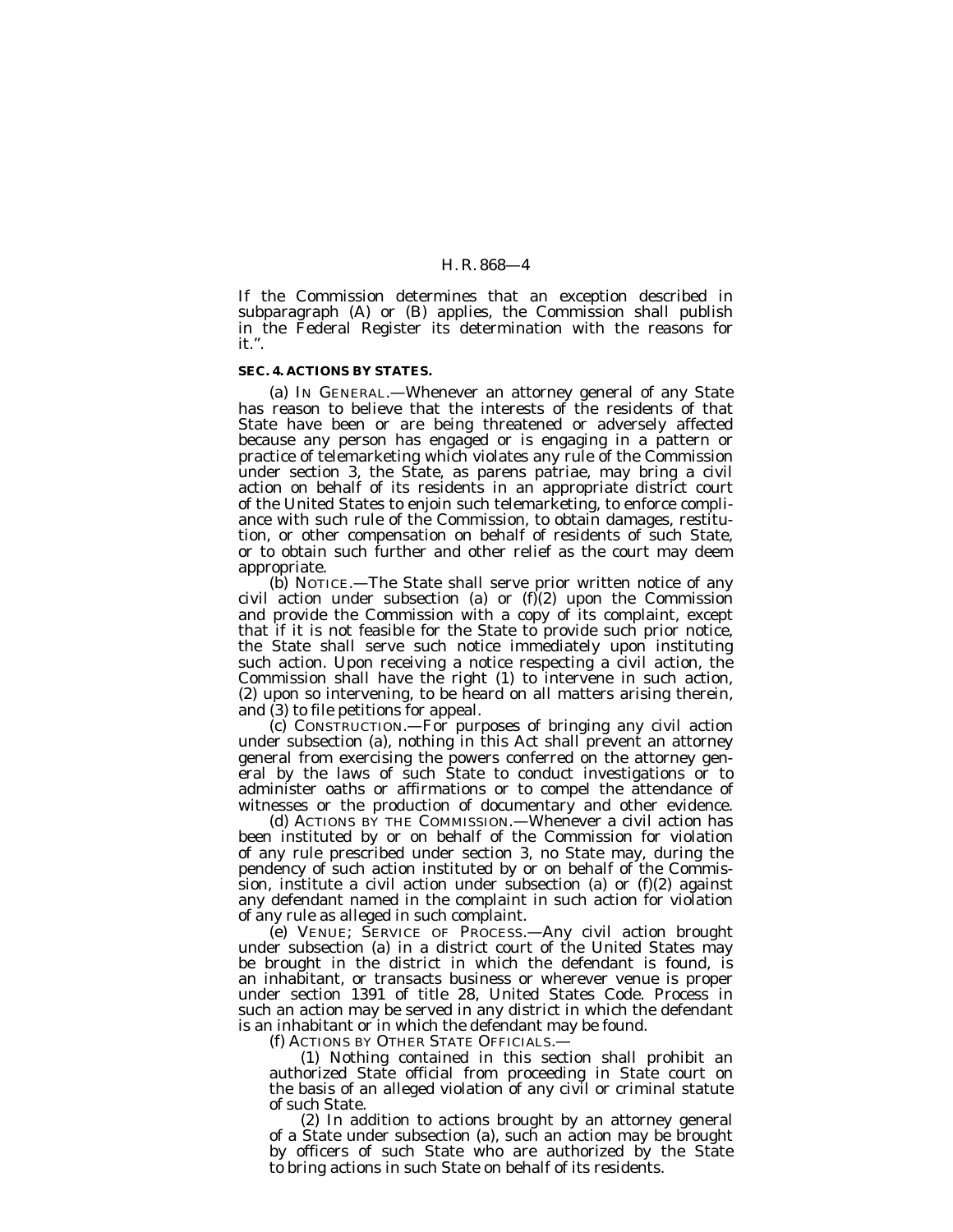#### **SEC. 5. ACTIONS BY PRIVATE PERSONS.**

(a) IN GENERAL.—Any person adversely affected by any pattern or practice of telemarketing which violates any rule of the Commission under section 3, or an authorized person acting on such person's behalf, may, within 3 years after discovery of the violation, bring a civil action in an appropriate district court of the United States against a person who has engaged or is engaging in such pattern or practice of telemarketing if the amount in controversy exceeds the sum or value of \$50,000 in actual damages for each person adversely affected by such telemarketing. Such an action may be brought to enjoin such telemarketing, to enforce compliance with any rule of the Commission under section 3, to obtain damages, or to obtain such further and other relief as the court may deem appropriate.

(b) NOTICE.—The plaintiff shall serve prior written notice of the action upon the Commission and provide the Commission with a copy of its complaint, except in any case where such prior notice is not feasible, in which case the person shall serve such notice immediately upon instituting such action. The Commission shall have the right (A) to intervene in the action, (B) upon so intervening, to be heard on all matters arising therein, and (C) to file petitions for appeal.

(c) ACTION BY THE COMMISSION.—Whenever a civil action has been instituted by or on behalf of the Commission for violation of any rule prescribed under section 3, no person may, during the pendency of such action instituted by or on behalf of the Commission, institute a civil action against any defendant named in the complaint in such action for violation of any rule as alleged in such complaint.

(d) COST AND FEES.—The court, in issuing any final order in any action brought under subsection (a), may award costs of suit and reasonable fees for attorneys and expert witnesses to the prevailing party.

(e) CONSTRUCTION.—Nothing in this section shall restrict any right which any person may have under any statute or common law.

(f) VENUE; SERVICE OF PROCESS.—Any civil action brought under subsection (a) in a district court of the United States may be brought in the district in which the defendant is found, is an inhabitant, or transacts business or wherever venue is proper under section 1391 of title 28, United States Code. Process in such an action may be served in any district in which the defendant is an inhabitant or in which the defendant may be found.

# **SEC. 6. ADMINISTRATION AND APPLICABILITY OF ACT.**

(a) IN GENERAL.—Except as otherwise provided in sections 3(d), 3(e), 4, and 5, this Act shall be enforced by the Commission under the Federal Trade Commission Act (15 U.S.C. 41 et seq.). Consequently, no activity which is outside the jurisdiction of that Act shall be affected by this Act.

(b) ACTIONS BY THE COMMISSION.—The Commission shall prevent any person from violating a rule of the Commission under section 3 in the same manner, by the same means, and with the same jurisdiction, powers, and duties as though all applicable terms and provisions of the Federal Trade Commission Act (15 U.S.C. 41 et seq.) were incorporated into and made a part of this Act. Any person who violates such rule shall be subject to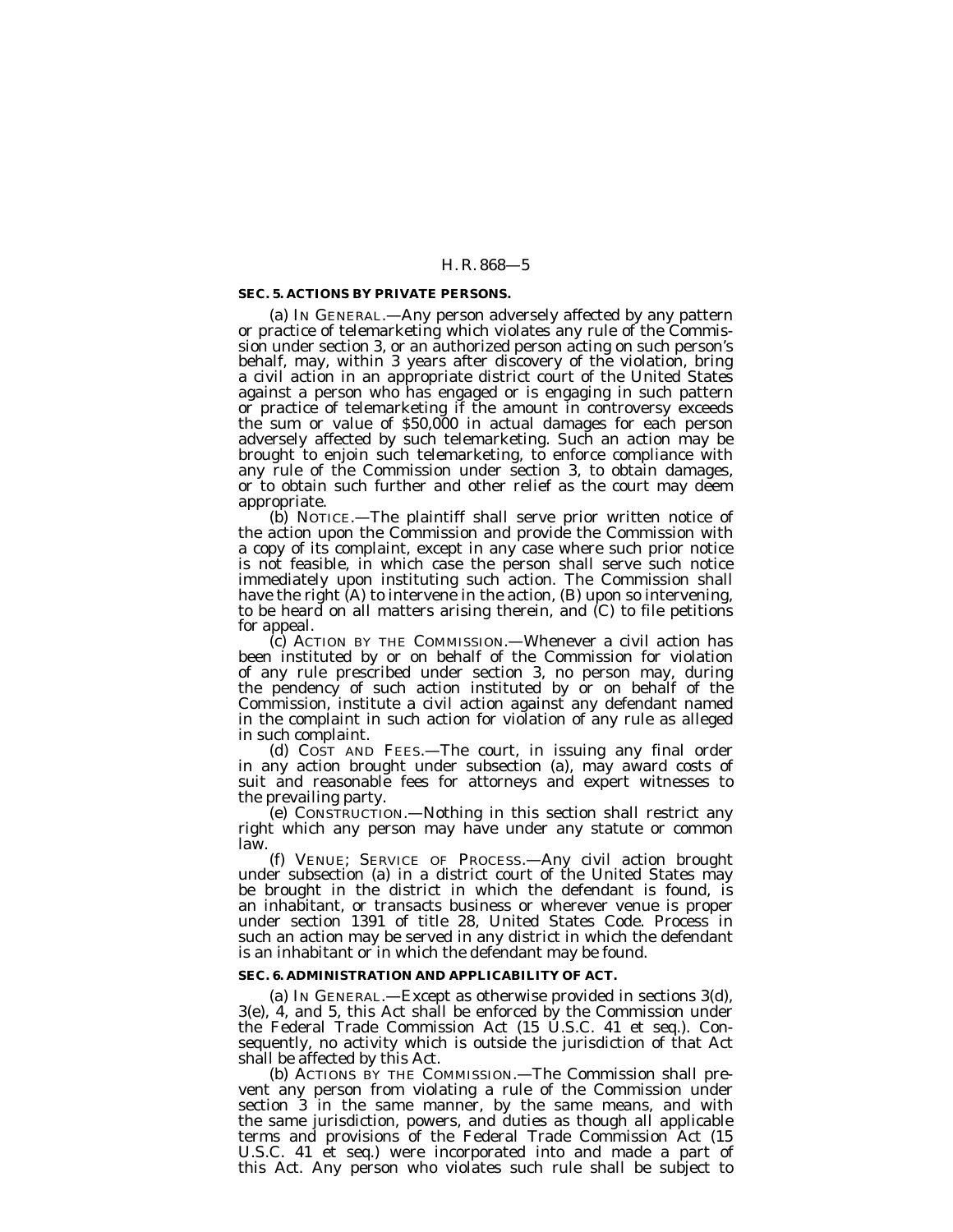the penalties and entitled to the privileges and immunities provided in the Federal Trade Commission Act in the same manner, by the same means, and with the same jurisdiction, power, and duties as though all applicable terms and provisions of the Federal Trade Commission Act were incorporated into and made a part of this Act.

(c) EFFECT ON OTHER LAWS.—Nothing contained in this Act shall be construed to limit the authority of the Commission under any other provision of law.

#### **SEC. 7. DEFINITIONS.**

For purposes of this Act:

(1) The term ''attorney general'' means the chief legal officer of a State.

(2) The term ''Commission'' means the Federal Trade Commission.

(3) The term ''State'' means any State of the United States, the District of Columbia, Puerto Řico, the Northern Mariana Islands, and any territory or possession of the United States.

(4) The term ''telemarketing'' means a plan, program, or campaign which is conducted to induce purchases of goods or services by use of one or more telephones and which involves more than one interstate telephone call. The term does not include the solicitation of sales through the mailing of a catalog which—

(A) contains a written description, or illustration of the goods or services offered for sale,

(B) includes the business address of the seller,

(C) includes multiple pages of written material or illustrations, and

(D) has been issued not less frequently than once a year,

where the person making the solicitation does not solicit customers by telephone but only receives calls initiated by customers in response to the catalog and during those calls takes orders only without further solicitation.

#### **SEC. 8. FALSE ADVERTISEMENTS CONCERNING SERVICES.**

Section 12(a) of the Federal Trade Commission Act (15 U.S.C. 52(a)) is amended by inserting ''services,'' immediately after ''devices,'' each place it appears.

# **SEC. 9. ENFORCEMENT OF ORDERS.**

(a) GENERAL AUTHORITY.—Subject to subsections (b) and (c), the Federal Trade Commission may bring a criminal contempt action for violations of orders of the Commission obtained in cases brought under section 13(b) of the Federal Trade Commission Act  $(15 \text{ U.S.C. } 53(b)).$ 

(b) APPOINTMENT.—An action authorized by subsection (a) may be brought by the Federal Trade Commission only after, and pursuant to, the appointment by the Attorney General of an attorney employed by the Commission, as a special assistant United States Attorney.

(c) REQUEST FOR APPOINTMENT.—

(1) APPOINTMENT UPON REQUEST OR MOTION.—A special assistant United States Attorney may be appointed under subsection (b) upon the request of the Federal Trade Commission